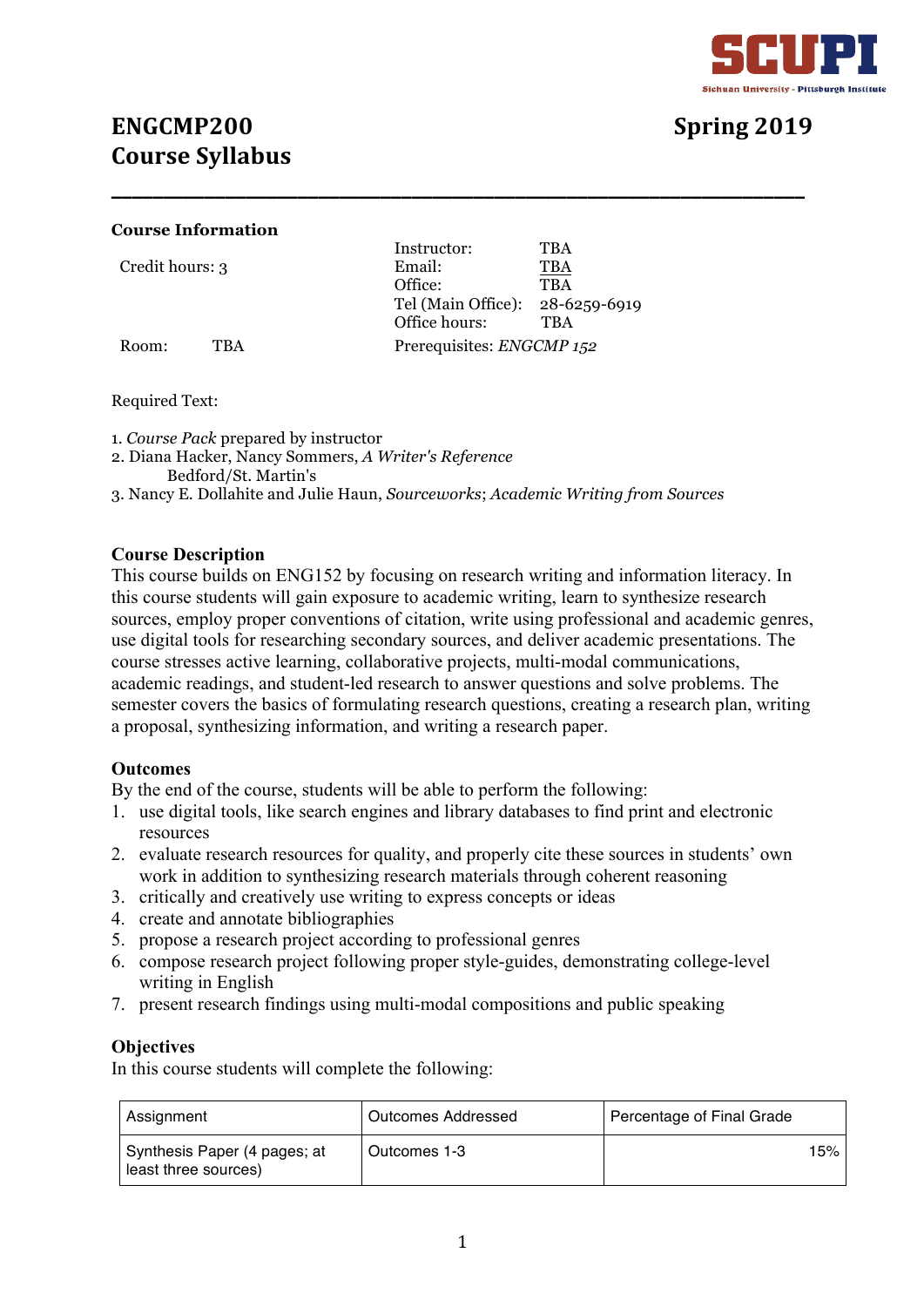

| Proposal with Annotated<br>Bibliography (2-page proposal, 4-<br>page annotation of 12 sources) | Outcomes 1-5 | 20%    |
|------------------------------------------------------------------------------------------------|--------------|--------|
| Research Paper (10 pages)                                                                      | Outcomes 1-6 | 50%    |
| <b>Poster Presentation</b>                                                                     | Outcomes 1-7 | 5%     |
| Routine Writing (Forum, Blog,<br>Journaling, Short Responses,<br>Social Media Posts)           | Outcome 3    | $10\%$ |

Tentative Schedule (subject to change according to the instructor's discretion)

| <b>Week</b>    | <b>Topic</b>                                                                     | <b>Reading</b>                                                                                                                                              | <b>Assignment Due</b>                                                                                 |
|----------------|----------------------------------------------------------------------------------|-------------------------------------------------------------------------------------------------------------------------------------------------------------|-------------------------------------------------------------------------------------------------------|
| 1              | Introduction; asking research questions                                          |                                                                                                                                                             | In-class introductory<br>email; using discussion<br>boards                                            |
| $\overline{2}$ | Creating Key Word Searches and Evaluating<br>sources                             | Student researched<br>materials: from<br>textbook<br>"Globalization"<br>articles                                                                            | Forum 1: Find three<br>articles based on<br>readings post these to<br>the forum; reading<br>questions |
| 3              | Searching Library Databases, search<br>engines; library research                 | Three articles on<br>topic synthesis<br>paper topic; SW<br>123-138<br>documentation                                                                         | Assign Synthesis Paper<br>Forum 2: reading<br>questions                                               |
| 4              | Research results: analyzing sources,<br>summarizing, thesis statements; Citation | SW19-30; three<br>articles on research<br>topic for example<br>future horizon of<br>engineering.                                                            | Forum 3: Find three<br>articles on research topic<br>post on forum; reading<br>questions              |
| 5              | Writing Workshop: Synthesis; Citation                                            | SW19-29;<br>https://msu.edu/~jd<br>owell/135/Synthesis<br>.html<br>https://www.lsu.edu/<br>hss/english/files/uni<br>versity_writing_files/<br>item35404.pdf | <b>Synthesis Draft</b><br>Forum 4: post a draft of<br>your synthesis paper                            |
| 6              | Writing a Paper Proposal; Citation                                               | SW139-145                                                                                                                                                   | <b>Synthesis Final</b>                                                                                |
| $\overline{7}$ | Writing Workshop Annotated Bibliography;<br>Citation                             | SW146-154                                                                                                                                                   | Forum 5: Annotated<br>Bibliography Draft,<br>Reading questions                                        |
| 8              | Writing Workshop Proposal; Citation                                              | SW45-60                                                                                                                                                     | Forum 6: Proposal Draft,<br>reading questions                                                         |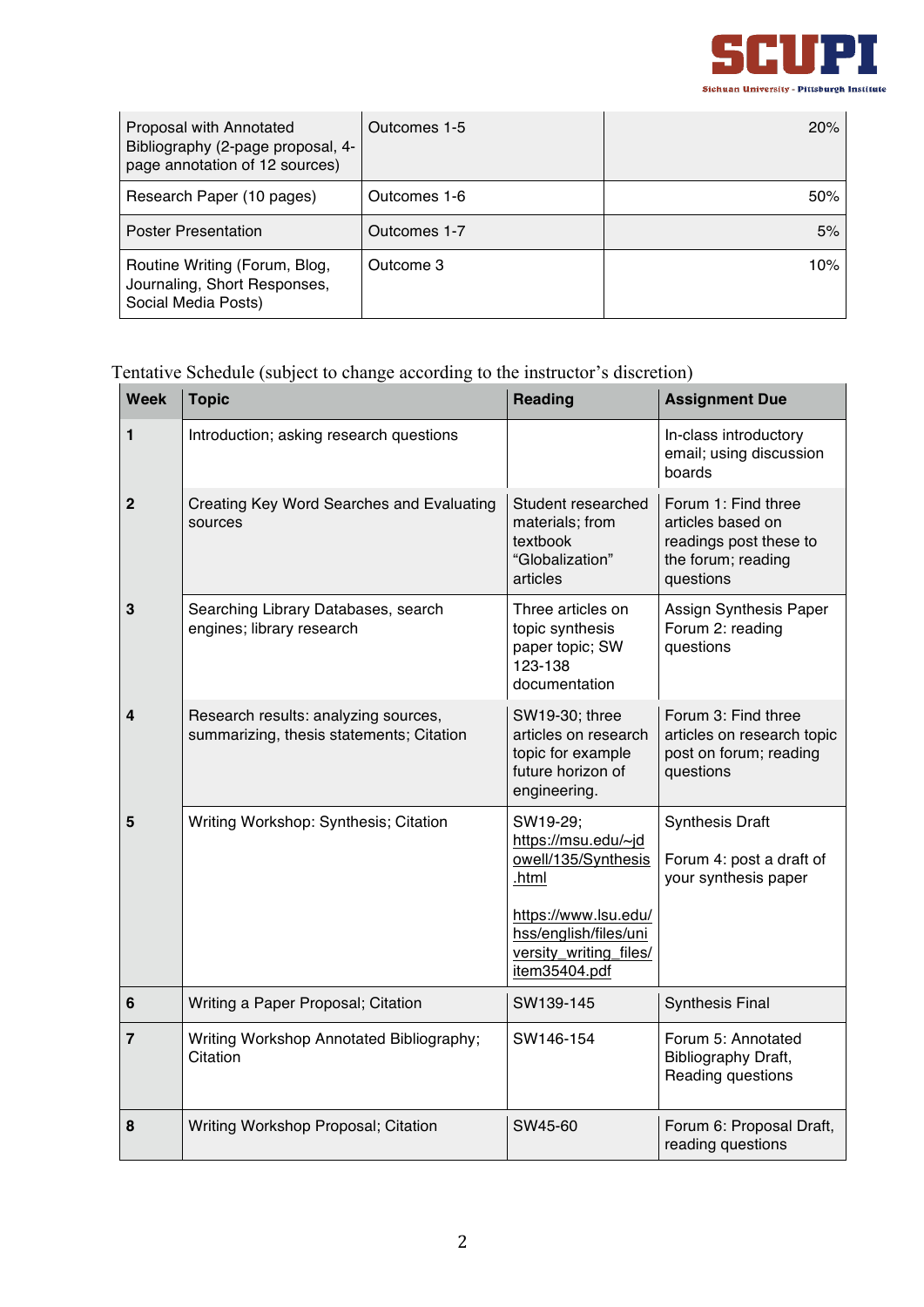

| <b>Week</b> | <b>Topic</b>                                                                                  | <b>Reading</b>                                                                                                                                                                                                             | <b>Assignment Due</b>                                              |
|-------------|-----------------------------------------------------------------------------------------------|----------------------------------------------------------------------------------------------------------------------------------------------------------------------------------------------------------------------------|--------------------------------------------------------------------|
| 9           | Research Report: qualitative and quantitative<br>data: interviews, images, field observations | SW 60-71;<br>http://sites.uci.edu/s<br>ocscihonors/files/20<br>17/09/Quantitative<br>Qualitative_Resear<br>ch.pdf                                                                                                          | Proposal and<br>Bibliography                                       |
| 10          | Research report: structure; introductions and<br>conclusions                                  | SW100-109                                                                                                                                                                                                                  | Forum 7: Research<br>update 1                                      |
| 11          | Research report: visualizing data; including<br>images                                        | SW110-123                                                                                                                                                                                                                  | Forum 8: Research<br>update 2                                      |
| 12          | Research Report: topic sentences                                                              | SW 78-100                                                                                                                                                                                                                  | Forum 9: Research<br>update 3                                      |
| 13          | <b>Preparing Presentations</b>                                                                | http://hsp.berkeley.<br>edu/sites/default/file<br>s/ScientificPosters.<br>pdf;                                                                                                                                             | Forum 10: Research<br>update 4                                     |
| 14          | <b>Research Paper Draft</b>                                                                   | SW209-220;<br>https://cer.jhu.edu/fil<br>es/EffectivePosterP<br>resentations-<br>Handout.pdf;<br>https://wp.nyu.edu/a<br>rchivesandpublichis<br>tory/2014/05/13/pos<br>ter-tips-for-<br>humanities-<br>conference-posters/ | <b>Research Paper Draft</b><br>(bring to class for peer<br>review) |
| 15          | Poster Workshop                                                                               |                                                                                                                                                                                                                            | Poster Draft (bring to<br>class for peer review)                   |
| 16          | <b>Final Poster</b>                                                                           |                                                                                                                                                                                                                            | Final Research Paper<br>Due; Presentations                         |

#### **Attendance**

Students who miss more than two classes without an excuse will be deducted half of a letter grade for each additional absence (5 points out of a hundred from your final class average). Arriving late, leaving class during the lecture, or leaving the class early without an excuse will be recorded—missing class three times in any of these manners will be counted as one absence.

#### **Student Use of Electronic Technology Policy:**

Students must use electronic technology (including cell phones, laptops, tablets, and iPads) in appropriate ways during classes. Out of respect, cell phones should generally be turned off or on silent and stored out of sight. They should not be used during classroom activities unless the instructor has given permission. Electronic devices are forbidden during quizzes, tests or other in-class graded assignments, unless the instructor has given permission.

Technology use in this class is meant to improve the learning environment for all students. Please be respectful of your instructor and classmates and use the technology appropriately.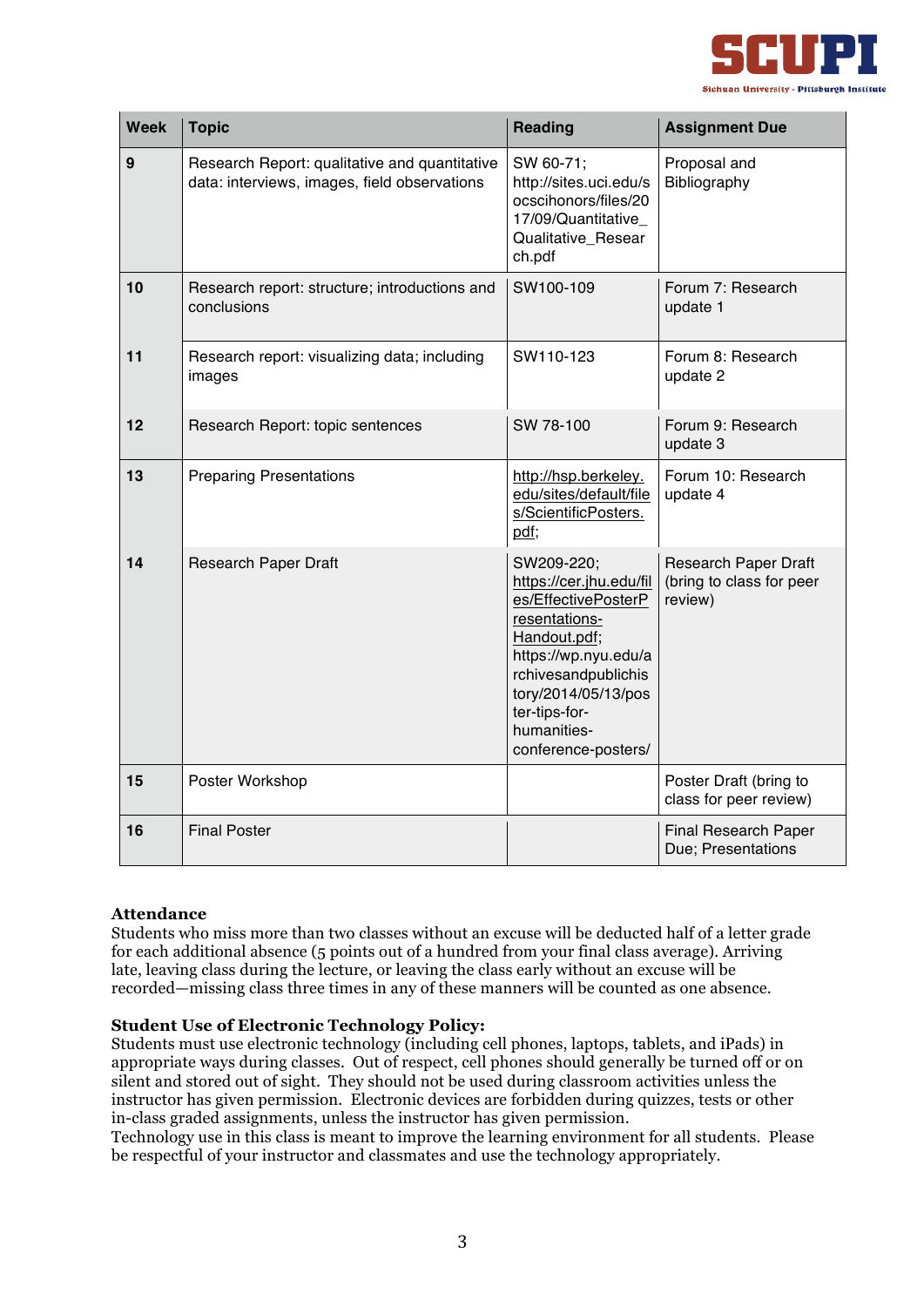

If you have questions about what this means, please talk to your individual instructor.

#### **Recording:**

To ensure the free and open discussion of ideas, students may NOT record classroom lectures, discussions, and/or activities without the advance written permission of the instructor, and any such recording properly recorded in advance can be used solely for the student's own private study.

#### **Make-up Policy for Missed Assignments and Tests:**

Students are responsible for the assignments in their classes. Assignments include in-class activities, quizzes, tests, homework, and any other work related to classes. No late work will be accepted without instructor approval; it will receive a grade of 0 (zero).

- If you are absent from class, you should try to contact one of the students in your class to find out what work was missed.
- If you cannot find out from another student about what work you have missed, when you return to class you must talk to your instructors about the missed work and if/when you can make up the work. You are responsible for talking to your teacher; your teacher is not responsible for reminding you about missed work.
- If you are absent from class on the due date of an assignment, you must hand in the assignment and be prepared to make up tests the day that you return to class or on a date decided with your teacher.
- If you know you will be absent, talk to your teacher before you leave or email your teacher to find out about the work that you will miss while you are away.
- If you have not been absent from class and you want to hand in an assignment late, you must first discuss the reason with your teacher before or on the due date. Do not assume that your teacher will accept late assignments. Also, you will lose points for late work in this situation.
- If you and your teacher arrange to meet so that you can make up an assignment and you miss that meeting, you will receive a "0" for that assignment.

#### **SCUPI Honor Code:**

Students in this course must follow the SCUPI Honor Code. This includes:

- must not get help from anyone to do his/her work without the teacher's permission.
- must not get help from any outside sources to do his/her work without the teacher's permission.
- must not copy the words of another and present those words as his/her own work.

Participating in these activities can result in an F. Turning in work that is not your own can result in an F.

Writing Center Policy: first instance will result in failure in assignment with option of re-write; second instance will result in failure of assignment and meeting with Writing Center director; third instance will result in failure in the course and referral to university officials for Honor Code violation.

#### **Participation:**

Active participation is crucial for language learning. Participating in class makes you an engaged learner of English. In this class, participation means:

- 
- staying on task (including appropriate use of technology)
- actively listening to your classmates and teacher when they speak in class
- arriving to class on time attending class regularly
	- completing all homework on time
	- actively and constructively participating in class activities